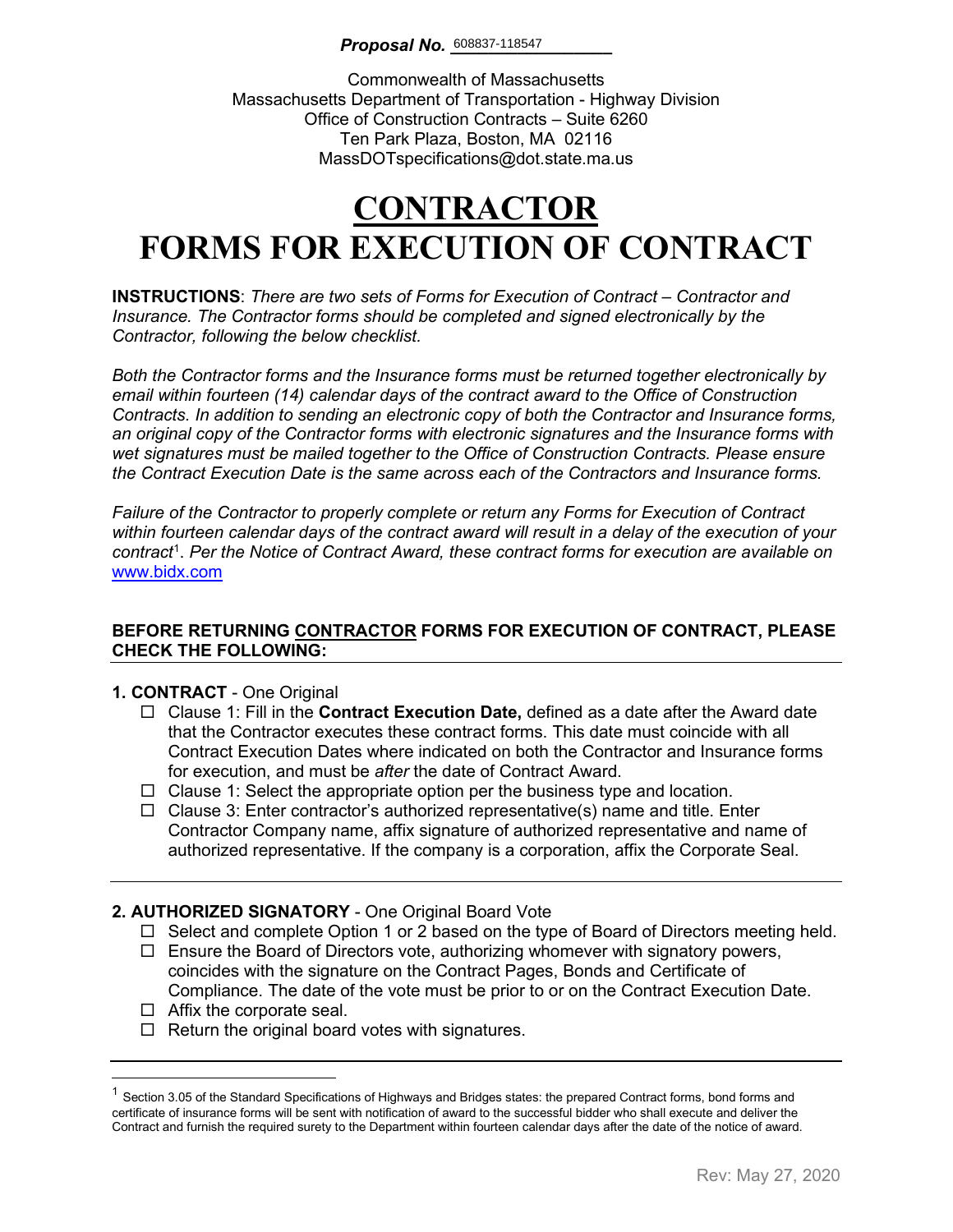### **3. CERTIFICATION OF CONTRACTOR AND MASSDOT** - One Original

- $\Box$  This form is required only on federal aid projects (if provided within Forms for Execution).
- $\Box$  Complete the Certification of Contractor section on the top half of this page. Sign and enter the Contract Execution Date.

#### **4. CERTIFICATE OF COMPLIANCE** - One Original

- $\Box$  Enter authorized signatory name and title, company name, and address for principle place of business.
- $\Box$  Sign, enter title, name, and Contract Execution Date.

#### **5.1 DOCUMENT 00859 CONTRACTOR/SUBCONTRACTOR CERTIFICATION** - One Original

- $\Box$  Enter the prime contractor name and date (must be the contract execution date). The contract number, project number, federal aid number (if applicable), location, and description will be completed by MassDOT. Do not enter a Subcontractor name.
- $\Box$  Complete only Part 1 at this time. Check off documents used for the project. Check the forms required for all *non-*M/W/SDV/DBEs.
	- $\circ$  For all projects (federal aid and non-federal aid), the following Documents are required: 00820, 00821, 00859, 00860
	- o For non-federal aid (NFA) projects, Document 00761 is required in addition to:
		- For Joint Check arrangements, Document B00846 is required.
		- **For Joint Ventures, Document B00847 is required.**
	- o For federal aid (FA) projects:
		- **For Joint Check arrangements, Document B00855 is required.**
		- For Joint Ventures, Document B00856 is required.
		- For trainee(s) requirements (Federal On-the-Job Training), 00875 is required.
- $\Box$  Enter the date. Sign and enter name of authorized signatory of the prime contractor.
- **Do not complete Part 2 Subcontractor Certification at this time.** This section should be completed at a later date following the execution of these contract forms.

#### **5.2 DOCUMENT 00859 CONTRACTOR/SUBCONTRACTOR CERTIFICATION (2nd Copy)** -

One Original (Only Applicable if Contract Includes DBE or M/W/SDVBE Requirements)

- $\Box$  A 2<sup>nd</sup> copy of the Document 00859 is only required if the contract contains federal DBE or state M/W/SDVBE requirements. The  $2^{nd}$  copy should indicate the forms required for all such DBEs or M/W/SDVBEs.
- $\Box$  Enter the prime contractor name and date (must be the contract execution date). The contract number, project number, federal aid number (if applicable), location, and description will be completed by MassDOT. Do not enter a Subcontractor name.
- $\Box$  Complete only Part 1. Check off documents used for the project. If the project has DBE or M/W/SDVBE requirements, the second copy of Document 00859 must indicate required forms for DBEs or M/W/SDVBEs.
	- $\circ$  For all projects (federal aid and non-federal aid), the following Documents are required: 00820, 00821, 00859, 00860
	- o For non-federal aid (NFA) projects, Document 00761 is required in addition to:
		- If there is an M/WBE and/or SDVBE goal, Document 00718 is required
			- **If there is an M/WBE goal, B00842 and B00843 are required**
		- **If there is an SDVBE goal, B00844 and B00845 are required**
		- **For Joint Check arrangements, Document B00846 is required.**
		- **For Joint Ventures, Document B00847 is required.**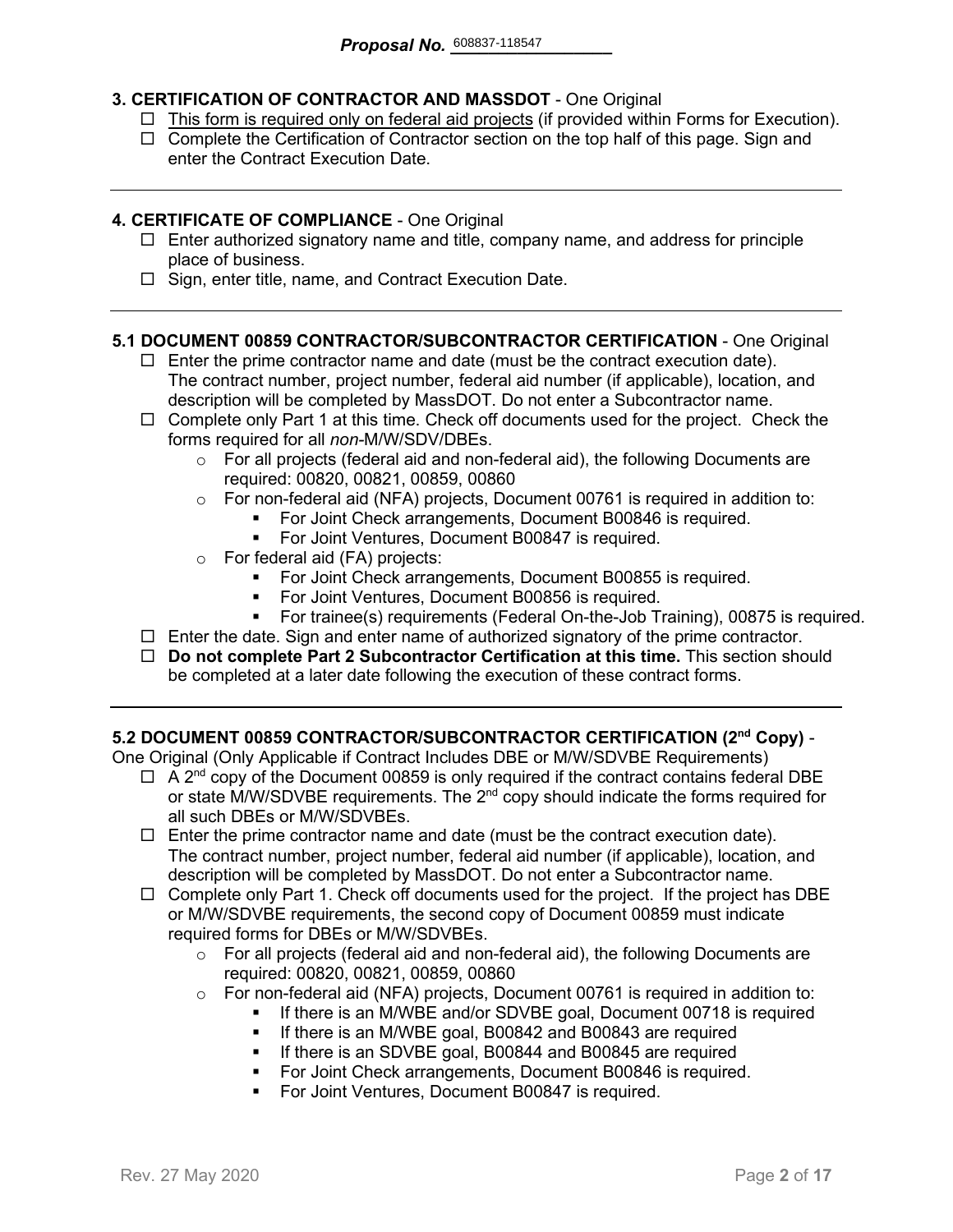- o For federal aid (FA) projects:
	- If there is a DBE goal, Documents 00719, B00853, B00854 are required.
	- For Joint Check arrangements, Document B00855 is required.
	- **For Joint Ventures, Document B00856 is required.**
	- For trainee(s) requirements (Federal On-the-Job Training), 00875 is required.
- $\Box$  Enter the date. Sign and enter name of authorized signatory of the prime contractor.
- **Do not complete Part 2 Subcontractor Certification at this time.** This section should be completed at a later date following the execution of these contract forms.

#### **6. OUT OF STATE CERTIFICATE (SAMPLE)** - One Original

- $\Box$  If your corporation is not located in Massachusetts, an Out of State Certificate certifying that you are eligible to do business in the Commonwealth of Massachusetts must be submitted. This certificate is obtained at the Secretary of State's office, One Ashburton Place, 17th Floor, Boston, MA 02108, (617) 727-9640.
- $\Box$  A digital copy of this certificate must be included together with the electronic submission of the Contractor forms and the Insurance forms, and a paper copy provided by mail with the original Contractor and Insurance forms.
- **7. DIESEL CONSTRUCTION EQUIPMENT DATA SHEET** One Original (If Applicable)
	- $\Box$  Submit a certified list of all applicable Diesel Construction Equipment (DCE) to be utilized on the project and provide the required information for each DCE in tabular form. A standardized form is provided; an electronic file may be submitted.
	- $\Box$  For each piece of DCE, the Contractor must also submit digital color pictures showing the machine and the MassDOT-issued compliance label (with inspection tag number).
	- $\Box$  The Contractor and subcontractor must maintain detailed records of all DCE used on the project, including the duration times the DCE is used on the project site. Records must be available for inspection by MassDOT. The engineer must be immediately notified of any new DCE brought onto the project.
	- $\Box$  For more information on the Diesel Retrofit Specification please visit [www.mass.gov.](https://www.mass.gov/service-details/massdot-diesel-retrofit-specification)

**Complete and sign the Contractor forms electronically, following the checklist. The Contractor forms and the Insurance forms must be returned together electronically by email within fourteen (14) calendar days of the contract award to the Office of Construction Contracts. In addition to sending an electronic copy of both the Contractor and Insurance forms, an original copy of the Contractor forms (with electronic signatures) and Insurance forms (with wet signatures) must be mailed together to the Office of Construction Contracts.**

> Please contact the Office of Construction Contracts with questions at [MassDOTspecifications@dot.state.ma.us.](mailto:MassDOTspecifications@dot.state.ma.us)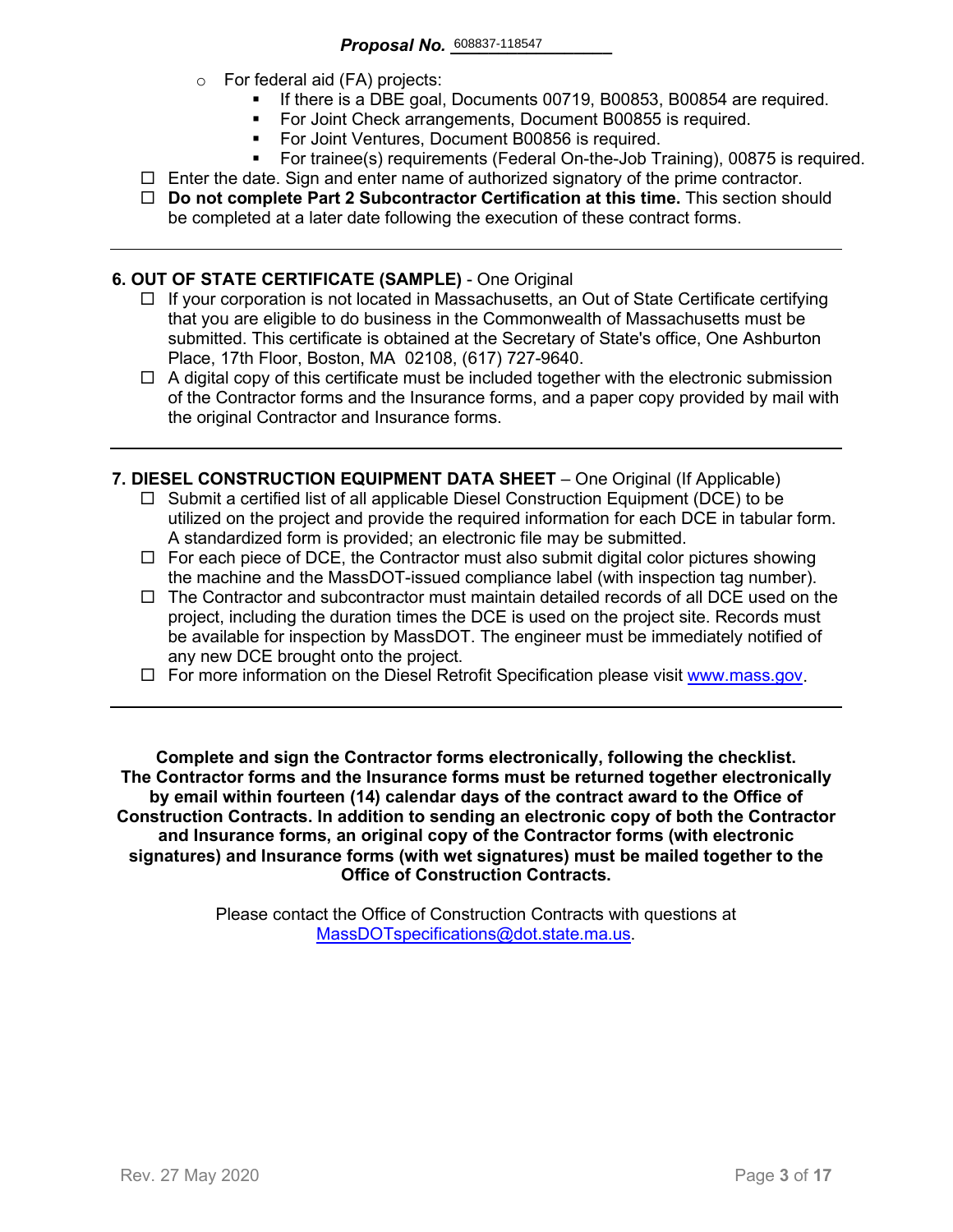### 1. CONTRACT

**Clause 1.** This agreement made **Clause 1.** This agreement made the Commonwealth of Massachusetts, by the Massachusetts Department of Transportation – Highway Division, for the said Commonwealth, and

\_\_\_\_\_\_\_\_\_\_\_\_\_\_\_\_\_\_\_\_\_\_\_\_\_\_\_\_\_\_\_\_\_\_\_\_\_\_\_\_\_\_\_\_\_\_\_\_\_\_\_\_\_\_\_\_\_\_\_\_\_\_\_ (Contractor Name),

| $\Box$ [OPTION 1 – LLC or JV] a                                                  | (Type of Business Structure) |  |
|----------------------------------------------------------------------------------|------------------------------|--|
| registered to do business in the Commonwealth of Massachusetts under MGL Chapter |                              |  |
| 156C and having a usual place of business in                                     |                              |  |
|                                                                                  | (Contractor Town/City),      |  |

\_\_\_\_\_\_\_\_\_\_\_\_\_\_\_\_\_\_\_\_\_\_\_\_\_\_\_\_\_\_\_\_\_\_ (Contractor State), herein called the Contractor.

*or*

| □ [OPTION 2 – In-State Contractor] a ______________________(Type of Business Structure)<br>duly organized under the laws of the Commonwealth of Massachusetts and having a |                                                   |                              |
|----------------------------------------------------------------------------------------------------------------------------------------------------------------------------|---------------------------------------------------|------------------------------|
| usual place of business in                                                                                                                                                 |                                                   | (Contractor Town/City),      |
| Massachusetts, herein called the Contractor.                                                                                                                               |                                                   |                              |
|                                                                                                                                                                            |                                                   |                              |
| or                                                                                                                                                                         |                                                   |                              |
|                                                                                                                                                                            |                                                   |                              |
| $\Box$ [OPTION 3 – Out-of-State Contractor] a                                                                                                                              |                                                   | (Type of Business Structure) |
| duly organized under the laws of                                                                                                                                           |                                                   | (Contractor State) and       |
| registered to do business in the Commonwealth of Massachusetts and having a usual                                                                                          |                                                   |                              |
| place of business in                                                                                                                                                       |                                                   | (Contractor Town/City),      |
|                                                                                                                                                                            | (Contractor State), herein called the Contractor. |                              |

Additional Notes:

**Clause 2.** Witnesseth, That the parties to this agreement, each in consideration of the agreements on the part of the other herein contained, do hereby agree, the Commonwealth of Massachusetts for itself, and said Contractor for itself and its successors and assigns as follows: The contractor agrees to furnish all equipment, machinery, tools and labor and furnish and deliver all materials required to be furnished and delivered in and about the improvement and to do and perform all work in

Chicopee-Holyoke - Repairs and Improvements (Including Painting) to Nine (9) Bridges along a Section of Interstate 391 (Project Name)

in strict conformity with the provisions herein contained and of the Notice to Contractors, Proposal and Special Provisions hereto attached, and the applicable Standard Specifications for Highways and Bridges with the plans referred to herein. All said plans, Standard Specifications, Supplemental Specifications, Special Provisions, Notice to Contractors and Proposal are hereby made a part of this contract.

**Clause 3.** In consideration of the foregoing premises the Commonwealth agrees to pay and the Contractor agrees to receive as full compensation for everything furnished and done by the Contractor under this contract, including all work required but not shown on the plans for the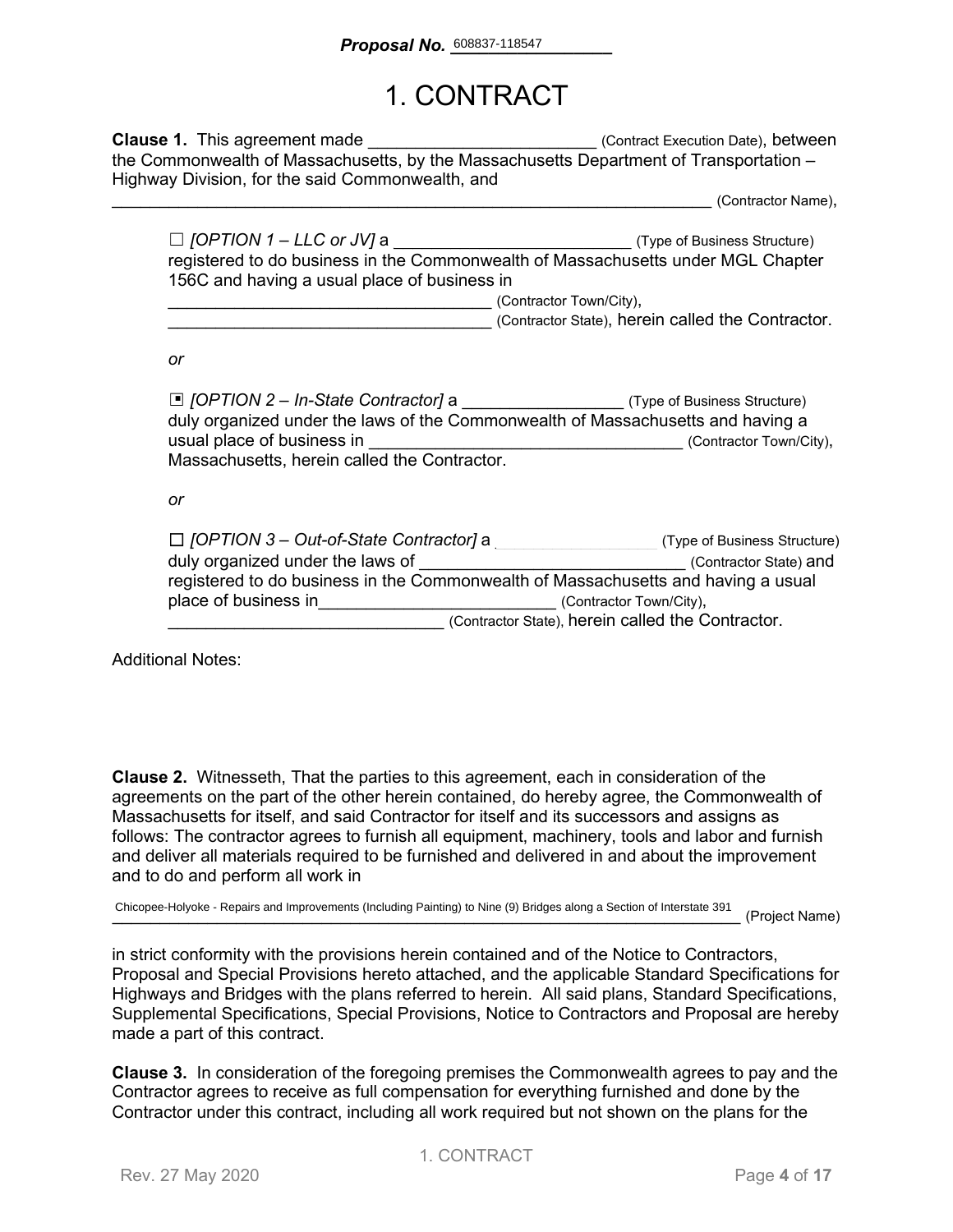items herein mentioned, and also for all loss or damage arising out of the nature of the work aforesaid, or from the action of the elements, or from any delay or from any unforeseen obstruction or difficulty encountered in the prosecution of the work, and for all risks of every description connected with the work, and for all expenses incurred by or in consequence of the suspension or discontinuance of the work as herein specified, and for well and faithfully completing the work, and the whole thereof, as herein provided, such unit prices are set out in the accompanying proposal, and for all work required, for which there is no item in the proposal, such compensation as is provided for in the aforesaid specifications.

On November 1, 2009, the Massachusetts Department of Highways was abolished, and all assets, liabilities, and obligations became those of the Massachusetts Department of Transportation. Anywhere in this contract the terms Commission, Commonwealth, Department of Public Works, Department, Massachusetts Highway Department, MassHighway, Party of the First Part, or any other term intending to mean the former Massachusetts Department of Highways is herein used, it shall be interpreted to mean the Massachusetts Department of Transportation or applicable employee of MassDOT unless the context clearly requires otherwise.

Pursuant to St. 2009, c. 25 "An Act Modernizing the Transportation Systems of the Commonwealth", as amended, the Massachusetts Department of Transportation has by operation of law inherited all rights and obligations pursuant to any contract, and therefore parties to this contract hereby acknowledge and agree that its terms shall be liberally construed and interpreted to maintain the rights and obligations of the Massachusetts Department of Transportation. Furthermore, the parties hereby acknowledge and agree that the transfer of all rights and obligations from the Massachusetts Department of Highways to the Massachusetts Department of Transportation shall not have the effect of altering or eliminating any provision of this contract in a manner that inures to the detriment of the Massachusetts Department of Transportation.

In witness whereof, the said Contractor has caused these presents to be signed in its name and behalf and its corporate seal to be hereto affixed by

\_\_\_\_\_\_\_\_\_\_\_\_\_\_\_\_\_\_\_\_\_\_\_\_\_\_\_\_\_\_\_\_\_\_\_\_\_\_\_\_\_ (Authorized Signatory Name)

| thereto duly authorized, and the said Commonwealth has executed these presents by The<br>Massachusetts Department of Transportation on the year and day above written. |
|------------------------------------------------------------------------------------------------------------------------------------------------------------------------|
| (Authorized Representative Signature)                                                                                                                                  |
| (Authorized Signature)<br>(Authorized Signatory Name)                                                                                                                  |
| (Contractor Name)<br><b>Contractor Corporate Seal</b>                                                                                                                  |
|                                                                                                                                                                        |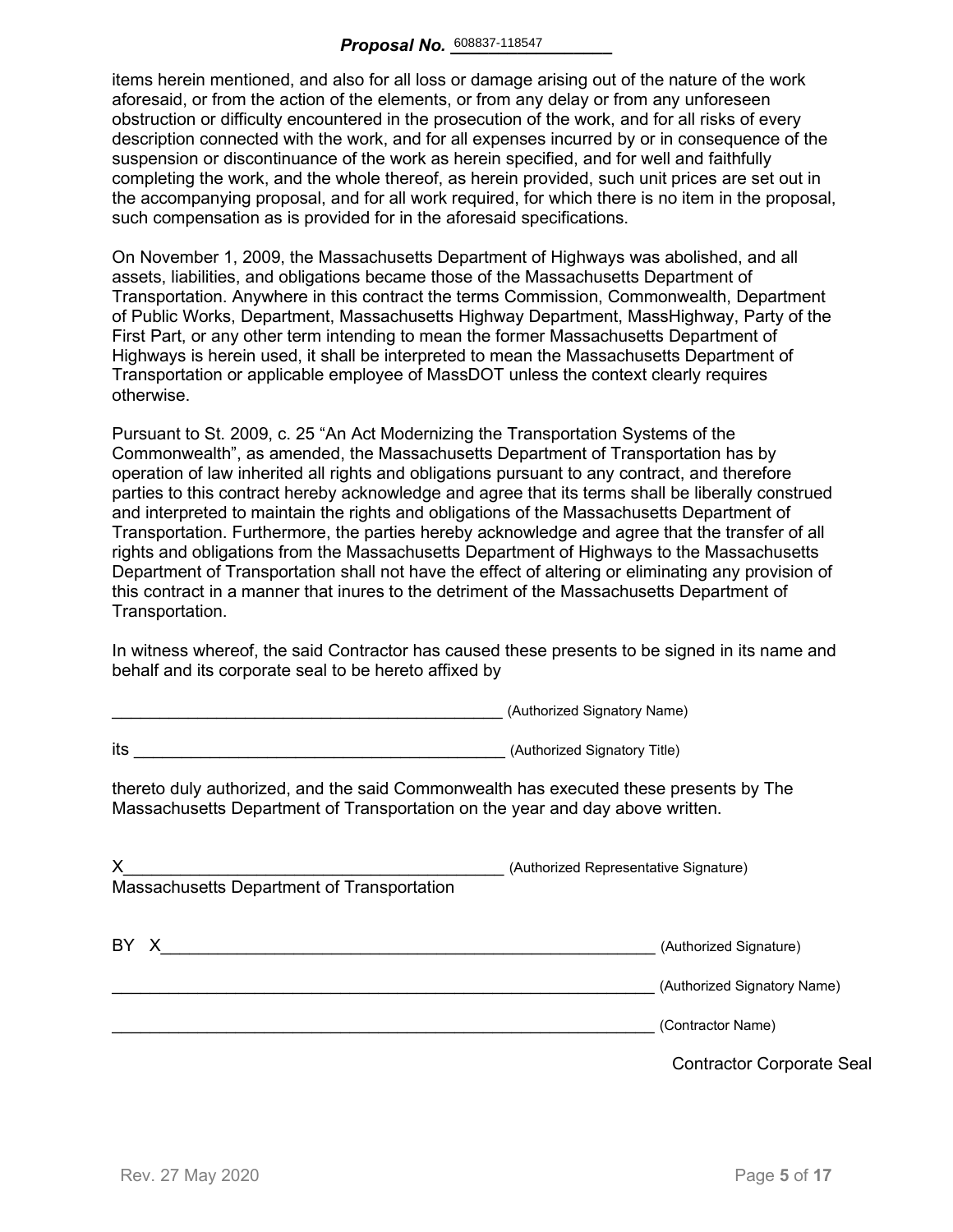## 2. AUTHORIZED SIGNATORY

|    | $\Box$ <i>[Option 1]</i> At a meeting of the Board of Directors of the                                                                                                                                                                                                                                                                                   |                                  |
|----|----------------------------------------------------------------------------------------------------------------------------------------------------------------------------------------------------------------------------------------------------------------------------------------------------------------------------------------------------------|----------------------------------|
|    | (Date of Meeting), at which all the Directors were present or waived notice, it was                                                                                                                                                                                                                                                                      | (Contractor Name) held on        |
|    |                                                                                                                                                                                                                                                                                                                                                          |                                  |
| or |                                                                                                                                                                                                                                                                                                                                                          |                                  |
|    | $\Box$ /Option 2] At a regularly called meeting of the Board of Directors of the                                                                                                                                                                                                                                                                         |                                  |
|    |                                                                                                                                                                                                                                                                                                                                                          | (Contractor Name)                |
|    | held on <u>New Your Chate of Meeting</u> ), at which a quorum was present, it was                                                                                                                                                                                                                                                                        |                                  |
|    |                                                                                                                                                                                                                                                                                                                                                          |                                  |
|    | (Title of Authorized Signatory) of this company, and<br>they are hereby authorized to execute contracts and bonds in the name and behalf of said<br>company, and affix its corporate seal thereto; and such execution of any contract or obligation in<br>Authorized Signatory) under seal of this company shall be valid and binding upon this company. |                                  |
|    | A True Copy Attest:                                                                                                                                                                                                                                                                                                                                      |                                  |
|    |                                                                                                                                                                                                                                                                                                                                                          |                                  |
|    | (Clerk Name) (Clerk Name)                                                                                                                                                                                                                                                                                                                                |                                  |
|    |                                                                                                                                                                                                                                                                                                                                                          |                                  |
|    |                                                                                                                                                                                                                                                                                                                                                          |                                  |
|    |                                                                                                                                                                                                                                                                                                                                                          | (Contract Execution Date)        |
|    | Clerk Name) hereby certify that I am the clerk of the contract the clerk of the                                                                                                                                                                                                                                                                          |                                  |
|    | <u> 1989 - Jan Samuel Barbara, martxa a shekara 1980 - Andrew Samuel Barbara, mashrida a shekara 1980 - Andrew S</u>                                                                                                                                                                                                                                     | (Contractor Name) and that       |
|    |                                                                                                                                                                                                                                                                                                                                                          |                                  |
|    |                                                                                                                                                                                                                                                                                                                                                          |                                  |
|    | the above vote has not been amended or rescinded and remains in full force and as of this date.                                                                                                                                                                                                                                                          |                                  |
|    | Clerk X New York Street, Street Street Street Street Street Street Street Street Street Street Street Street Street Street Street Street Street Street Street Street Street Street Street Street Street Street Street Street S                                                                                                                           | (Clerk Signature)                |
|    |                                                                                                                                                                                                                                                                                                                                                          | <b>Contractor Corporate Seal</b> |
|    |                                                                                                                                                                                                                                                                                                                                                          |                                  |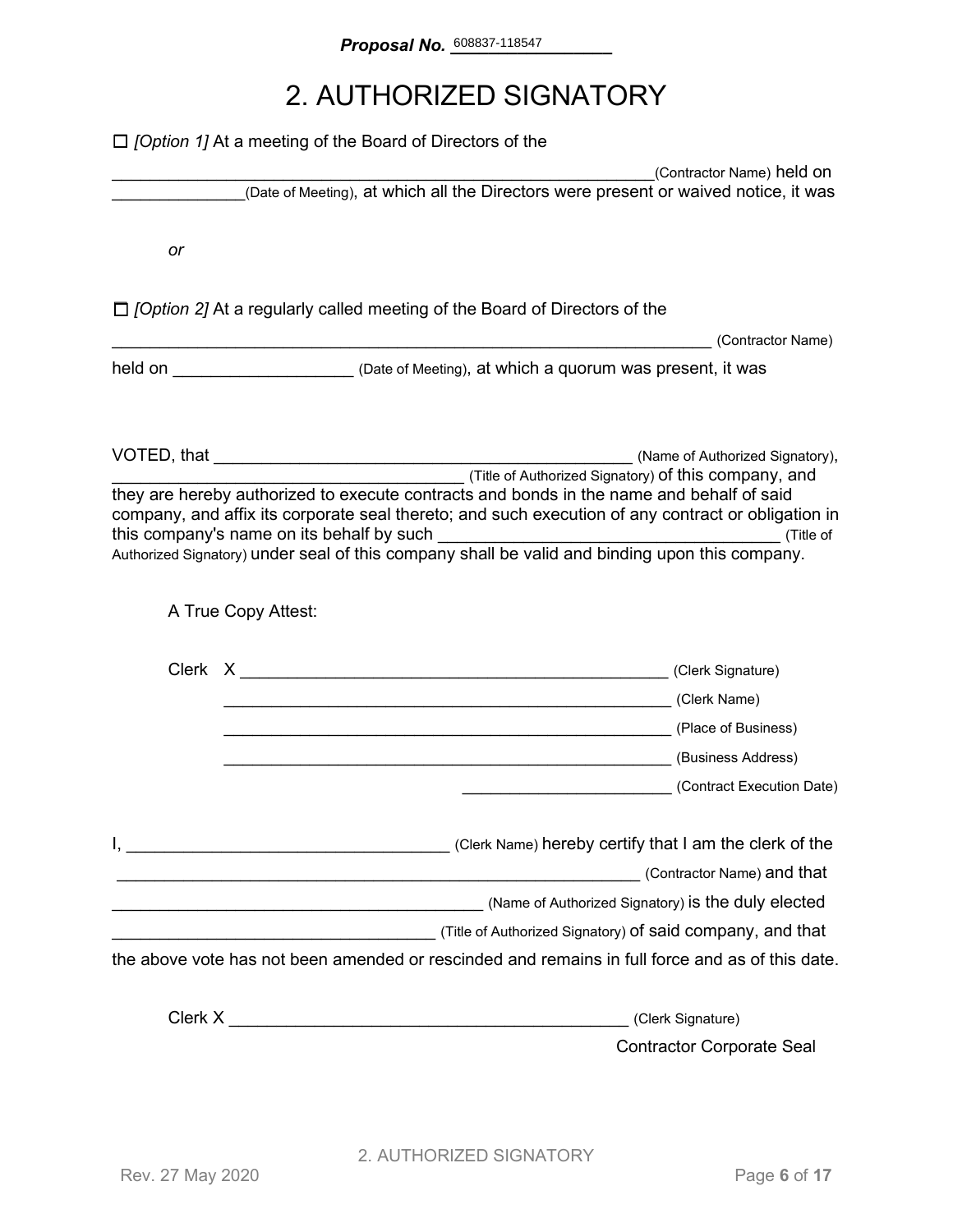State Contract No. Federal Aid Project<br>State **MASSACHUSETTS** 118547 NHP(BR-ON)-391S(002)X

### 3. CERTIFICATION OF CONTRACTOR AND MASSDOT

#### *Certification of Contractor*

| I hereby certify that I am the                    | (Authorized Signatory Title) |
|---------------------------------------------------|------------------------------|
| and duly authorized representative of the firm of |                              |
|                                                   |                              |

\_\_\_\_\_\_\_\_\_\_\_\_\_\_\_\_\_\_\_\_\_\_\_\_\_\_\_\_\_\_\_\_\_\_\_\_\_\_\_\_\_\_\_\_\_\_\_\_\_\_\_\_\_\_\_\_\_\_\_\_\_\_\_ (Contractor Name)

| whose address is                                            | (Contractor Address) |
|-------------------------------------------------------------|----------------------|
| and that neither I nor the above firm I here represent has: |                      |

- a. employed or retained for a commission, percentage, brokerage contingent fee, or other consideration, any firm or person (other than a bona fide employee working solely for me or the above contractor) to solicit or secure this contract,
- b. agreed, as an express or implied condition for obtaining this contract to employ or retain the services of any firm or person in connection with carrying out the contract;

except as here expressly stated (if any):

I acknowledge that this certificate is to be furnished to the State Highway Department and the Federal Highway Administration U.S. Department of Transportation in connection with this contract involving participation of Federal Aid Highway Funds, and is subject to applicable State and Federal Laws, both criminal and civil.

\_\_\_\_\_\_\_\_\_\_\_\_\_\_\_\_\_\_\_\_\_\_\_\_\_\_\_\_\_\_\_\_\_\_\_\_\_\_\_\_\_\_\_\_\_\_\_\_\_\_\_\_\_\_\_\_\_\_\_\_\_\_\_\_\_\_\_\_\_\_\_\_\_\_\_\_ \_\_\_\_\_\_\_\_\_\_\_\_\_\_\_\_\_\_\_\_\_\_\_\_\_\_\_\_\_\_\_\_\_\_\_\_\_\_\_\_\_\_\_\_\_\_\_\_\_\_\_\_\_\_\_\_\_\_\_\_\_\_\_\_\_\_\_\_\_\_\_\_\_\_\_\_

| Signature X |                        | Date |                           |
|-------------|------------------------|------|---------------------------|
|             | (Authorized Signature) |      | (Contract Execution Date) |

#### *Certification of MassDOT – Highway Division*

I hereby certify that I am the Chief Engineer of the MassDOT – Highway Division of the Commonwealth of Massachusetts and the above contracting firm or his representative has not been required, directly or indirectly as an express or implied condition in connection with obtaining and carrying out this contract to

- a. employ or retain, or agree to employ or retain, any firm or person or
- b. pay, or agree to pay, to any firm or person, or organization, any fee, contribution, donation or consideration of any kind;

except as here expressly state (if any):

I acknowledge that this certificate is to be furnished to the Federal Highway Administration U.S. Department of Transportation in connection with this contract involving participation of Federal Aid Highway Funds, and is subject to applicable State and Federal Laws, both criminal and civil.

\_\_\_\_\_\_\_\_\_\_\_\_\_\_\_\_\_\_\_\_\_\_\_\_\_\_\_\_\_\_\_\_\_\_\_\_\_\_\_\_\_\_\_\_\_\_\_\_\_\_\_\_\_\_\_\_\_\_\_\_\_\_\_\_\_\_\_\_\_\_\_\_\_\_\_\_ \_\_\_\_\_\_\_\_\_\_\_\_\_\_\_\_\_\_\_\_\_\_\_\_\_\_\_\_\_\_\_\_\_\_\_\_\_\_\_\_\_\_\_\_\_\_\_\_\_\_\_\_\_\_\_\_\_\_\_\_\_\_\_\_\_\_\_\_\_\_\_\_\_\_\_\_.

Date \_\_\_\_\_\_\_\_\_\_\_\_\_\_\_\_ Signature X\_\_\_\_\_\_\_\_\_\_\_\_\_\_\_\_\_\_\_\_\_\_\_\_\_\_\_\_\_\_\_\_\_\_\_\_\_\_\_\_\_\_\_\_\_\_

3. CERTIFICATION OF CONTRACTOR AND MASSDOT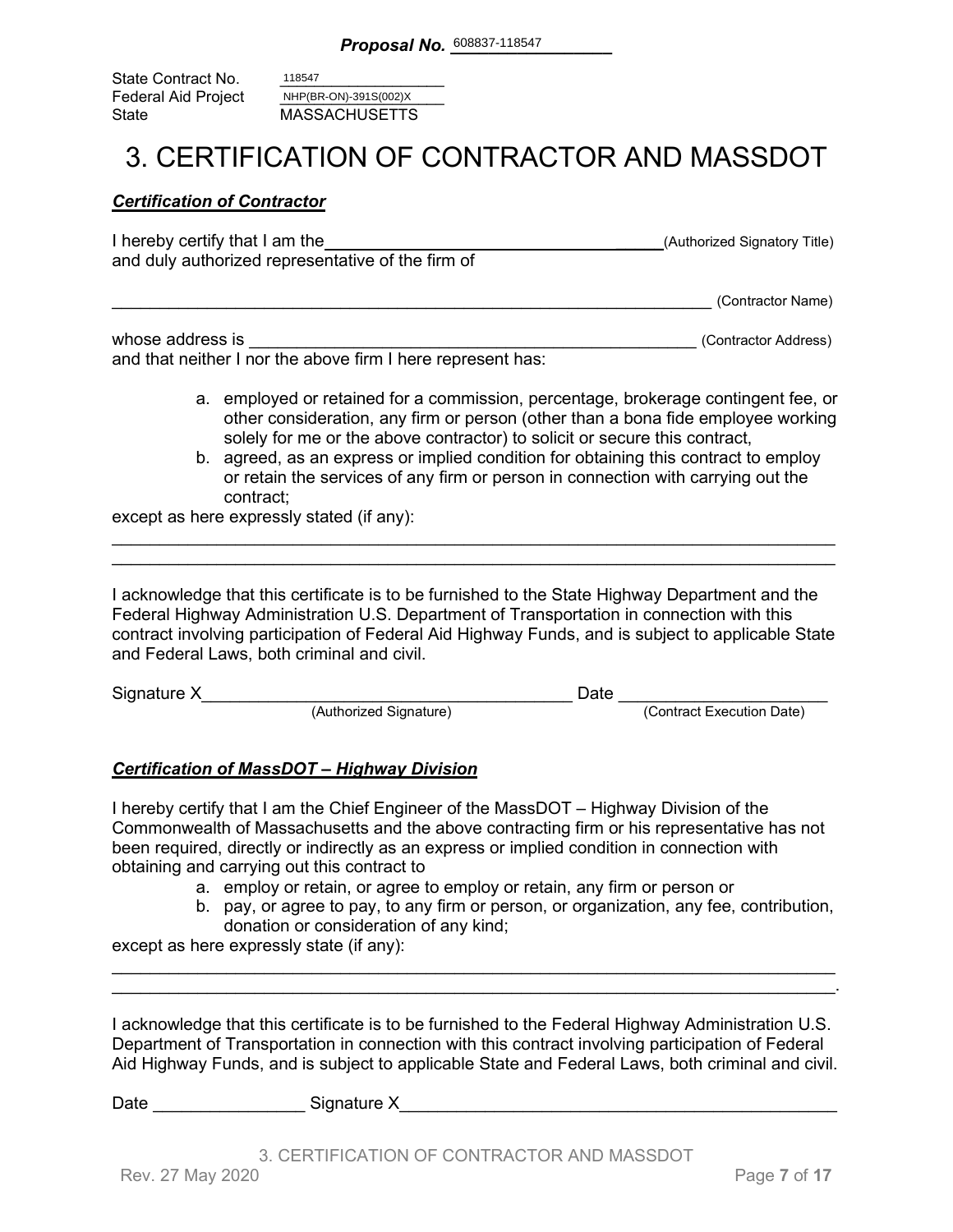|                                     | (Name of Authorized Signatory),                          |
|-------------------------------------|----------------------------------------------------------|
|                                     | (Title of Authorized Signatory) authorized signatory for |
|                                     | (Legal Contractor Name) whose principal place of         |
| business is at                      | (Contractor Address)                                     |
| and Contractor Vendor/Customer Code | (Contractor Vendor/Customer Code)                        |

do hereby certify, under the pains and penalties of perjury, that the aforementioned Contractor has complied and will continue to comply with all applicable laws, regulations, Executive Orders and policies, including, but not limited to, the following:

#### *STATE TAX COMPLIANCE*

All laws of the Commonwealth relating to taxes, including Section 36 of Chapter 233 of the Acts of 1983, amending Section of 49A (b), of Chapter 62C, General Laws;

#### *MASSACHUSETTS EMPLOYMENT SECURITY*

All employment security laws of the Commonwealth, including Section 19A (b) of Chapter 151A of the General Laws and all others related to contributions and payments in lieu of contributions;

#### *EXECUTIVE ORDER 481 – PROHIBITING THE USE OF UNDOCUMENTED WORKERS ON STATE CONTRACTS*

Contractor shall not knowingly use undocumented workers in connection with the performance of this Contract; that pursuant to federal requirements, the Contractor shall verify the immigration status of all workers assigned to this Contract, and all subcontracts related thereto, without engaging in unlawful discrimination; and that the Contractor shall not knowingly or recklessly alter, falsify, or accept altered or falsified documents from any such worker(s). The Contractor understands and agrees that breach of any of these terms during the period of each contract may be regarded as a material breach, subjecting the Contractor to sanctions, including but not limited to monetary penalties, withholding of payments, contract suspension or termination.

#### *CONSTRUCTION EQUIPMENT STANDARD – HIGHWAY SPECIFICATION 7.02*

DEP Mass Clean Diesel Program, whereby any and all large non-road (greater than 50 horsepower) diesel construction equipment (DCE) to be used in this contract has emission control devices installed, such as oxidation catalysts or particulate filters, on the exhaust system side of the diesel combustion engine equipment. Contractor further agrees to provide a list of said DCE to the Massachusetts Department of Transportation – Highway Division prior to its actual use in connection with this Contract, including but not limited to the number of vehicles subject to this certification and the number of vehicles retrofitted by vehicle type.

I acknowledge that this certificate is being furnished as a requirement under this Contract, and is subject to applicable, State and Federal Laws, both criminal and civil.

X\_\_\_\_\_\_\_\_\_\_\_\_\_\_\_\_\_\_\_\_\_\_\_\_\_\_\_\_\_\_\_\_\_\_\_ \_\_\_\_\_\_\_\_\_\_\_\_\_\_\_\_\_\_\_\_\_\_\_\_\_\_\_\_\_\_\_\_\_\_\_\_\_\_ Authorized Signature Title of Authorized Signatory

Name of Authorized Signatory **Execution Contract Execution Date**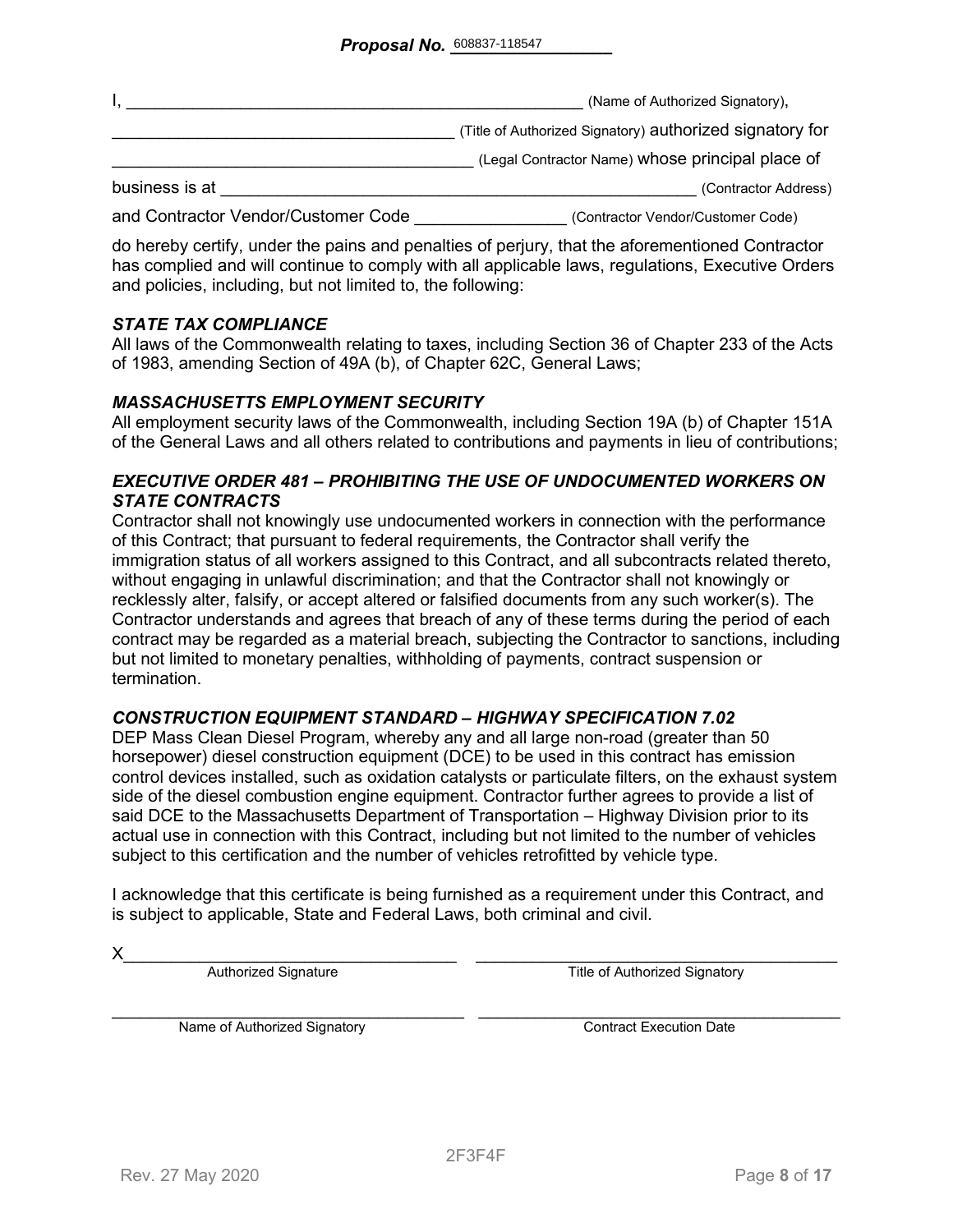### 5.1 DOCUMENT 00859 CONTRACTOR / SUBCONTRACTOR CERTIFICATION FORM ‡

| Contractor:                 |                     | Date:                                                                                                                                                                                                    |
|-----------------------------|---------------------|----------------------------------------------------------------------------------------------------------------------------------------------------------------------------------------------------------|
|                             |                     | ‡This form shall be prepared and submitted to MassDOT for every subcontractor; the Prime Contractor<br>shall ensure that the indicated documents have been given, as applicable, to its Sub-Contractors. |
| Subcontractor:              |                     |                                                                                                                                                                                                          |
| Contract No.: 118547        | Project No.: 608837 | Federal Aid No.: NHP(BR-ON)-391S(002)X                                                                                                                                                                   |
| Location: Chicopee-Holyoke  |                     |                                                                                                                                                                                                          |
| <b>Project Description:</b> |                     | Chicopee-Holyoke - Repairs and Improvements (Including Painting) to Nine (9) Bridges along a Section of Interstate 391                                                                                   |

**PART 1 CONTRACTOR CERTIFICATION:** I hereby certify, as an authorized official of this company, that to the best of my knowledge, information and belief, the company is in compliance with all applicable federal and state laws, rules, and regulations governing fair labor and employment practices, that the company will not discriminate in their employment practices, that the company will make good faith efforts to comply with the minority employee and women employee workforce participation ratio goals and specific affirmative action steps contained in Contract Document 00820 Commonwealth of Massachusetts Supplemental Equal Employment Opportunity, Non-Discrimination and Affirmative Action Program, and that the company will comply with the special provisions and documentation indicated below (as checked).

I further hereby certify, as an authorized official of this company, that the special provisions and documentation indicated below (as checked) have been or are included in, and made part of, the Subcontractor Agreement entered into with the firm named above.

|        | This is not a Federally-aided construction project<br>Doc. $#$                                                                                                                     |
|--------|------------------------------------------------------------------------------------------------------------------------------------------------------------------------------------|
|        | 00718 – Participation by Minority Or Women's Business Enterprises and SDVOBE†                                                                                                      |
|        | 00761 – Certification Regarding Debarment, Suspension, Ineligibility, and Voluntary<br>Exclusion                                                                                   |
|        | 00820 – MA Supplemental Equal Employment Opportunity, Non-Discrimination, and<br><b>Affirmative Action Program</b>                                                                 |
|        | 00821 – Electronic Reporting Requirements, Civil Rights Programs, and Certified<br>Payroll                                                                                         |
|        | 00859 – Contractor/Subcontractor Certification Form (this document)                                                                                                                |
| $\Box$ | 00860 - MA Employment Laws                                                                                                                                                         |
| $\Box$ | 00861 - Applicable State Wage Rates in the Contract Proposal**                                                                                                                     |
|        | B00842 – MA Schedule of Participation By Minority or Women Business Enterprises<br>(M/WBEs)                                                                                        |
|        | B00843 - MA Letter of Intent - M/WBEst                                                                                                                                             |
|        | B00844 - Schedule of Participation By SDVOBE                                                                                                                                       |
|        | B00845 - Letter of Intent - SDVOBE                                                                                                                                                 |
|        | B00846 - M/WBE or SDVOBE Joint Check Arrangement Approval Form                                                                                                                     |
|        | B00847 - Joint Venture Affidavit                                                                                                                                                   |
|        | ** Does not apply to Material Suppliers, unless performing work on-site<br>† Applies only if Subcontractor is a M/WBE; only include these forms for the particular M/WBE<br>Entity |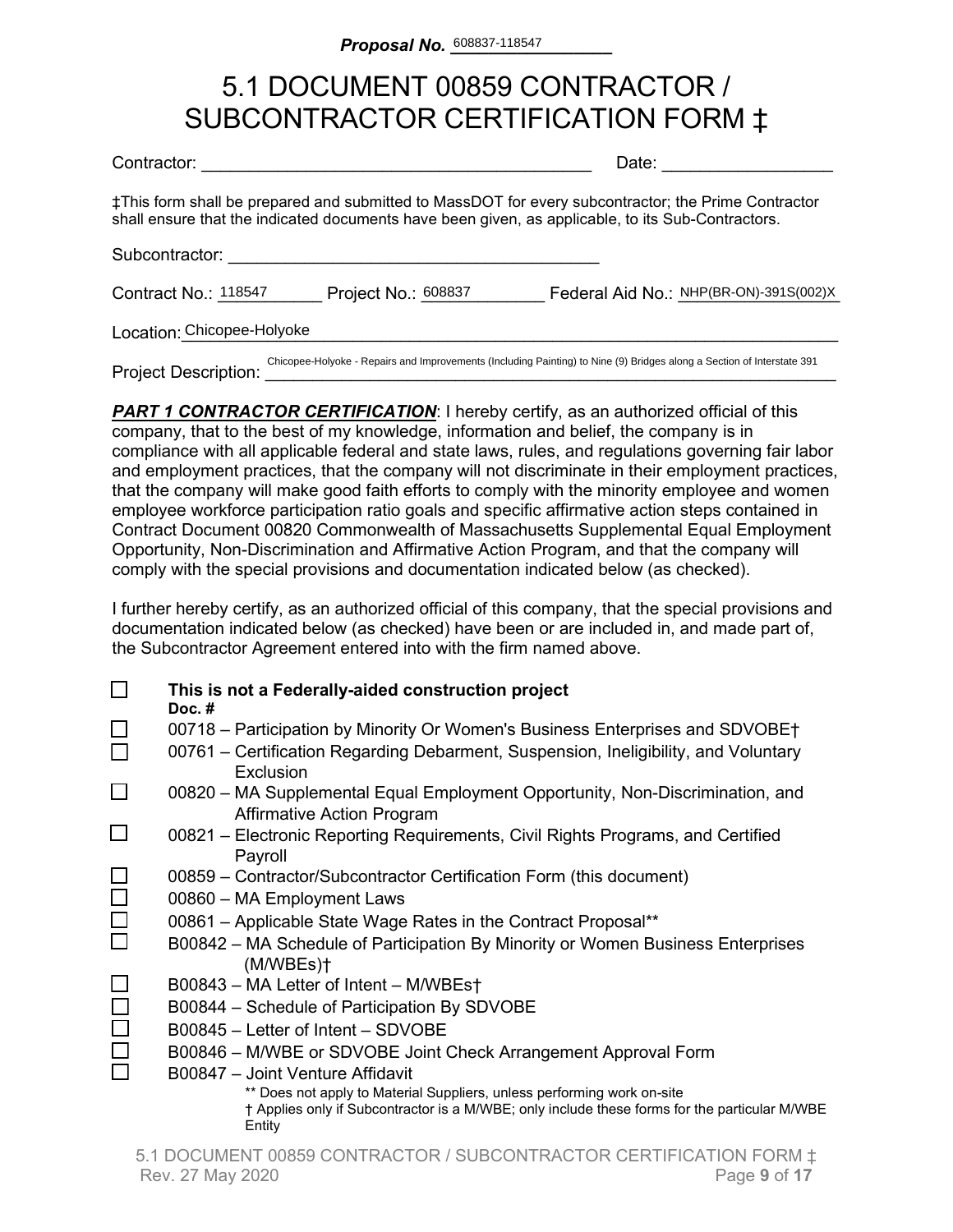|             | This is a Federally-aided construction project (Federal Aid Number is present)<br>Doc.#                           |  |  |
|-------------|-------------------------------------------------------------------------------------------------------------------|--|--|
|             | 00719 - Special Provisions for Participation by Disadvantaged Business Enterprises†                               |  |  |
|             | 00760 – Form FHWA 1273 - Required Contract Provisions for Federal-Aid Construction<br>Contracts                   |  |  |
|             | 00820 - MA Supplemental Equal Employment Opportunity, Non-Discrimination and<br><b>Affirmative Action Program</b> |  |  |
|             | 00821 – Electronic Reporting Requirements, Civil Rights Programs and Certified Payroll                            |  |  |
|             | 00859 - Contractor/Subcontractor Certification Form (this document)                                               |  |  |
|             | 00860 - MA Employment Laws                                                                                        |  |  |
|             | 00870 - Standard Federal Equal Employment Opportunity Construction Contract                                       |  |  |
|             | Specifications Executive Order 11246, 41 CFR Parts 60-4.2 and 60-4.3                                              |  |  |
|             | (Solicitations and Equal Opportunity Clauses)*                                                                    |  |  |
|             | 00875 - Federal Trainee Special Provisions                                                                        |  |  |
|             | B00853 - Schedule of Participation by Disadvantaged Business Enterprise†<br>B00854 - Letter of Intent - DBEst     |  |  |
|             | B00855 - DBE Joint Check Arrangement Approval Form                                                                |  |  |
|             | B00856 - Joint Venture Affidavit                                                                                  |  |  |
|             | 00861 / 00880 - Applicable state and federal wage rates from Contract Proposal**                                  |  |  |
|             | *Applicable only to Contracts or Subcontracts in excess of \$10,000                                               |  |  |
|             | **Does not apply to Material Suppliers, unless performing work on-site                                            |  |  |
|             | † Applies only if Subcontractor is a DBE; only include these forms for the particular DBE Entity                  |  |  |
| Signed this | (Contract Execution Date) Under The Pains And                                                                     |  |  |
|             | Penalties Of Perjury.                                                                                             |  |  |
| X           | (Authorized Signature)                                                                                            |  |  |
|             | (Name of Authorized Signatory)                                                                                    |  |  |
|             | (Title of Authorized Signatory)                                                                                   |  |  |

**PART 2 SUBCONTRACTOR CERTIFICATION:** I hereby certify, as an authorized official of this company, that the required documents in Part 1 above were physically incorporated in our Agreement/Subcontract with the Contractor and give assurance that this company will fully comply or make every good faith effort to comply with the same. I further certify that:

- 1. This company recognizes that if this is a Federal-Aid Project, then this Contract is covered by the equal employment opportunity laws administered and enforced by the United States Department of Labor ("USDOL"), Office of Federal Contract Compliance Programs ('OFCCP"). By signing below, we acknowledge that this company has certain reporting obligations to the OFCCP, as specified by 41 CFR Part 60-4.2.
- 2. This company further acknowledges that any contractor with fifty (50) or more employees on a Federal-aid Contract with a value of fifty-thousand (\$50,000) dollars or more must annually file an EEO-1 Report (SF 100) to the EEOC, Joint Reporting Committee, on or before September 30th, each year, as specified by 41 CFR Part 60-1.7a.
- 3. For more information regarding the federal reporting requirements, please contact the USDOL, OFCCP Regional Office, at 1-646-264-3170 or EEO-1, Joint Reporting Committee at 1-866-286-6440. You may also find guidance at: <http://www.dol.gov/ofccp/TAguides/consttag.pdf> or [http://www.wdol.gov/dba.aspx#0.](http://www.wdol.gov/dba.aspx#0)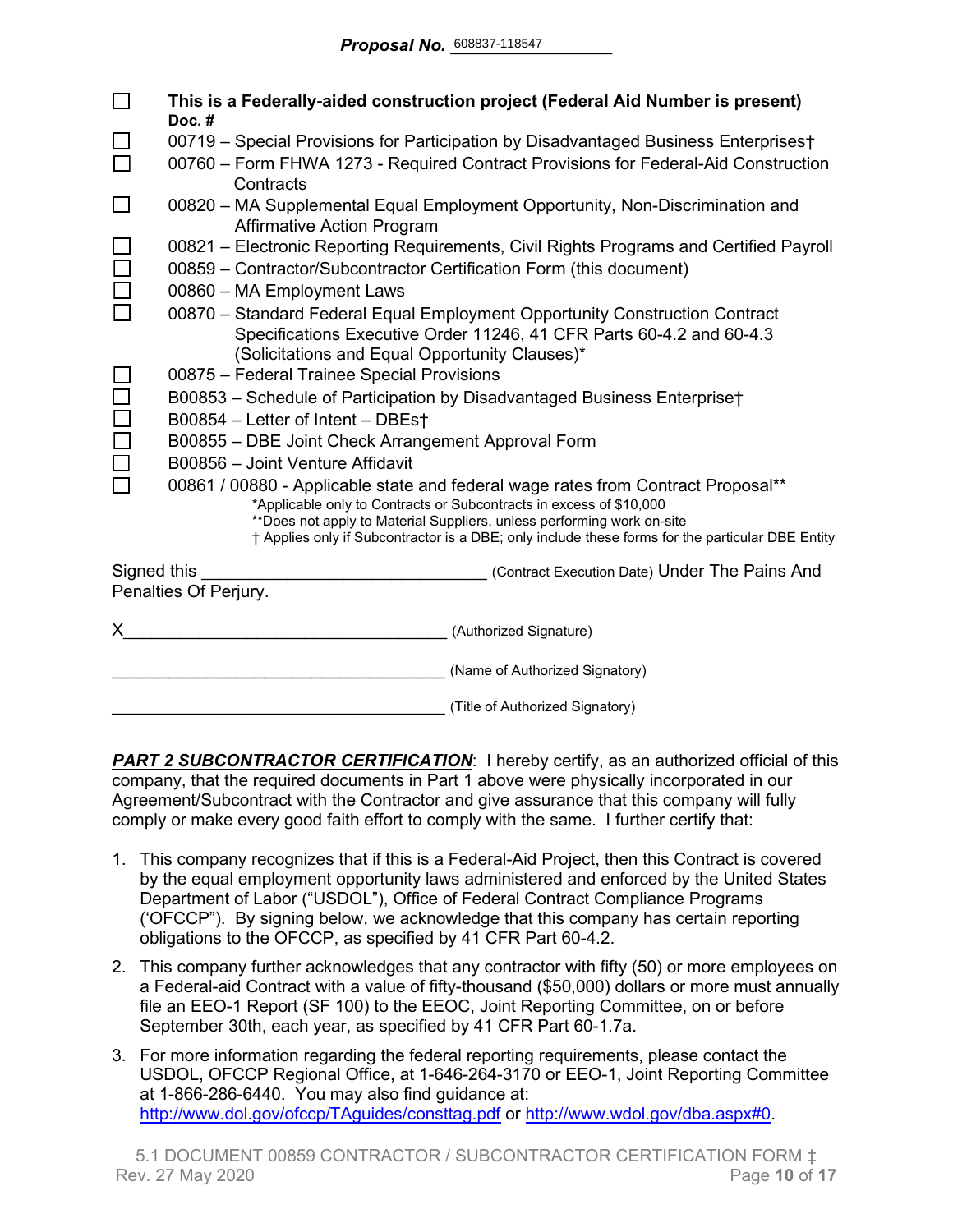- 4. This company  $\Box$  has  $\Box$  has not participated in a previous contract or subcontract subject to the Equal Opportunity clauses set forth in 41 CFR Part 60-4 and Executive Order 11246, and where required, has filed with the Joint Reporting Committee, the Director of the Office of Federal Contract Compliance Programs or the EEO Commission all reports due under the applicable filing requirements.
- 5. This company is in full compliance with applicable Federal and Commonwealth of Massachusetts laws, rules, and regulations and is not currently debarred or disqualified from bidding on or participating in construction contracts in any jurisdiction of the United States. See : http://www.massdot.state.ma.us/Debarred.aspx.
- 6. This company is properly registered and in good standing with the Office of the Secretary of the Commonwealth.

| Signed this<br>And Penalties Of Perjury. | (Subcontractor Certification Date) Under The Pains |
|------------------------------------------|----------------------------------------------------|
| Subcontractor:                           | Х                                                  |
| Address:                                 | (Authorized Signature)                             |
| Telephone Number:                        |                                                    |
| Federal I.D. Number:                     | (Print Name and Title)                             |
| <b>Estimated Start Date:</b>             |                                                    |
| <b>Estimated Completion Date:</b>        |                                                    |
| <b>Estimated Dollar Amount:</b>          | Date                                               |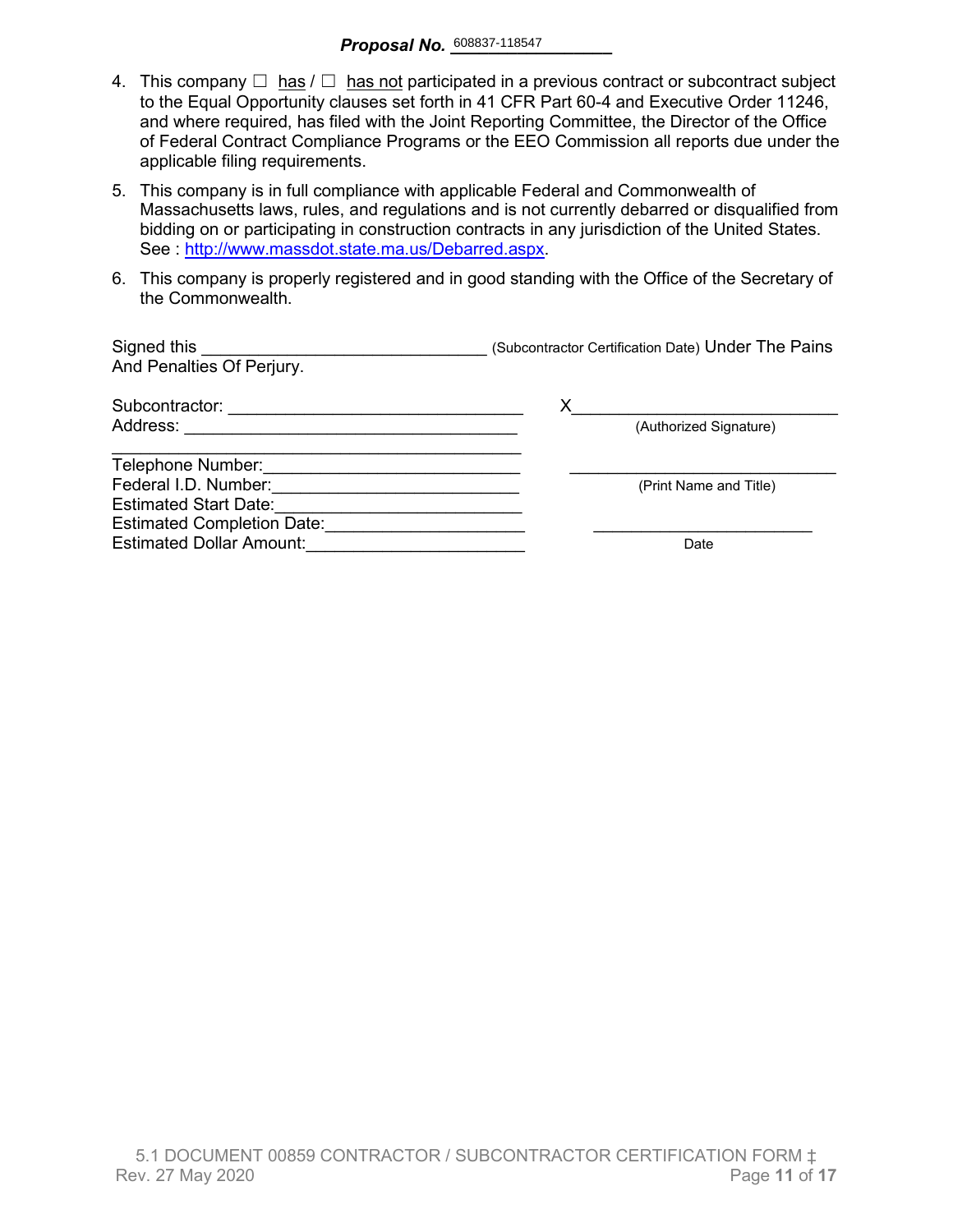## 5.2 DOCUMENT 00859 CONTRACTOR / SUBCONTRACTOR CERT. FORM  $\ddagger$  (2<sup>nd</sup> Copy)

| Contractor:                     |                     | Date:                                                                                                                                                                                                    |
|---------------------------------|---------------------|----------------------------------------------------------------------------------------------------------------------------------------------------------------------------------------------------------|
|                                 |                     | ‡This form shall be prepared and submitted to MassDOT for every subcontractor; the Prime Contractor<br>shall ensure that the indicated documents have been given, as applicable, to its Sub-Contractors. |
| Subcontractor:                  |                     |                                                                                                                                                                                                          |
| Contract No.: <sup>118547</sup> | Project No.: 608837 | Federal Aid No.: NHP(BR-ON)-391S(002)X                                                                                                                                                                   |
| Location: Chicopee-Holyoke      |                     |                                                                                                                                                                                                          |
| Project Description:            |                     | Chicopee-Holyoke - Repairs and Improvements (Including Painting) to Nine (9) Bridges along a Section of Interstate 391                                                                                   |

**PART 1 CONTRACTOR CERTIFICATION:** I hereby certify, as an authorized official of this company, that to the best of my knowledge, information and belief, the company is in compliance with all applicable federal and state laws, rules, and regulations governing fair labor and employment practices, that the company will not discriminate in their employment practices, that the company will make good faith efforts to comply with the minority employee and women employee workforce participation ratio goals and specific affirmative action steps contained in Contract Document 00820 Commonwealth of Massachusetts Supplemental Equal Employment Opportunity, Non-Discrimination and Affirmative Action Program, and that the company will comply with the special provisions and documentation indicated below (as checked).

I further hereby certify, as an authorized official of this company, that the special provisions and documentation indicated below (as checked) have been or are included in, and made part of, the Subcontractor Agreement entered into with the firm named above.

|        | This is not a Federally-aided construction project<br>Doc. $#$                                                                                                                     |
|--------|------------------------------------------------------------------------------------------------------------------------------------------------------------------------------------|
|        | 00718 – Participation by Minority Or Women's Business Enterprises and SDVOBE†<br>00761 – Certification Regarding Debarment, Suspension, Ineligibility, and Voluntary               |
|        | Exclusion                                                                                                                                                                          |
| $\Box$ | 00820 – MA Supplemental Equal Employment Opportunity, Non-Discrimination, and<br><b>Affirmative Action Program</b>                                                                 |
|        | 00821 – Electronic Reporting Requirements, Civil Rights Programs, and Certified<br>Payroll                                                                                         |
|        | 00859 - Contractor/Subcontractor Certification Form (this document)                                                                                                                |
|        | 00860 - MA Employment Laws                                                                                                                                                         |
| $\Box$ | 00861 - Applicable State Wage Rates in the Contract Proposal**                                                                                                                     |
|        | B00842 – MA Schedule of Participation By Minority or Women Business Enterprises<br>(M/WBEs)t                                                                                       |
|        | B00843 - MA Letter of Intent - M/WBEst                                                                                                                                             |
|        | B00844 - Schedule of Participation By SDVOBE                                                                                                                                       |
|        | B00845 – Letter of Intent – SDVOBE                                                                                                                                                 |
|        | B00846 - M/WBE or SDVOBE Joint Check Arrangement Approval Form                                                                                                                     |
|        | B00847 - Joint Venture Affidavit                                                                                                                                                   |
|        | ** Does not apply to Material Suppliers, unless performing work on-site<br>† Applies only if Subcontractor is a M/WBE; only include these forms for the particular M/WBE<br>Entity |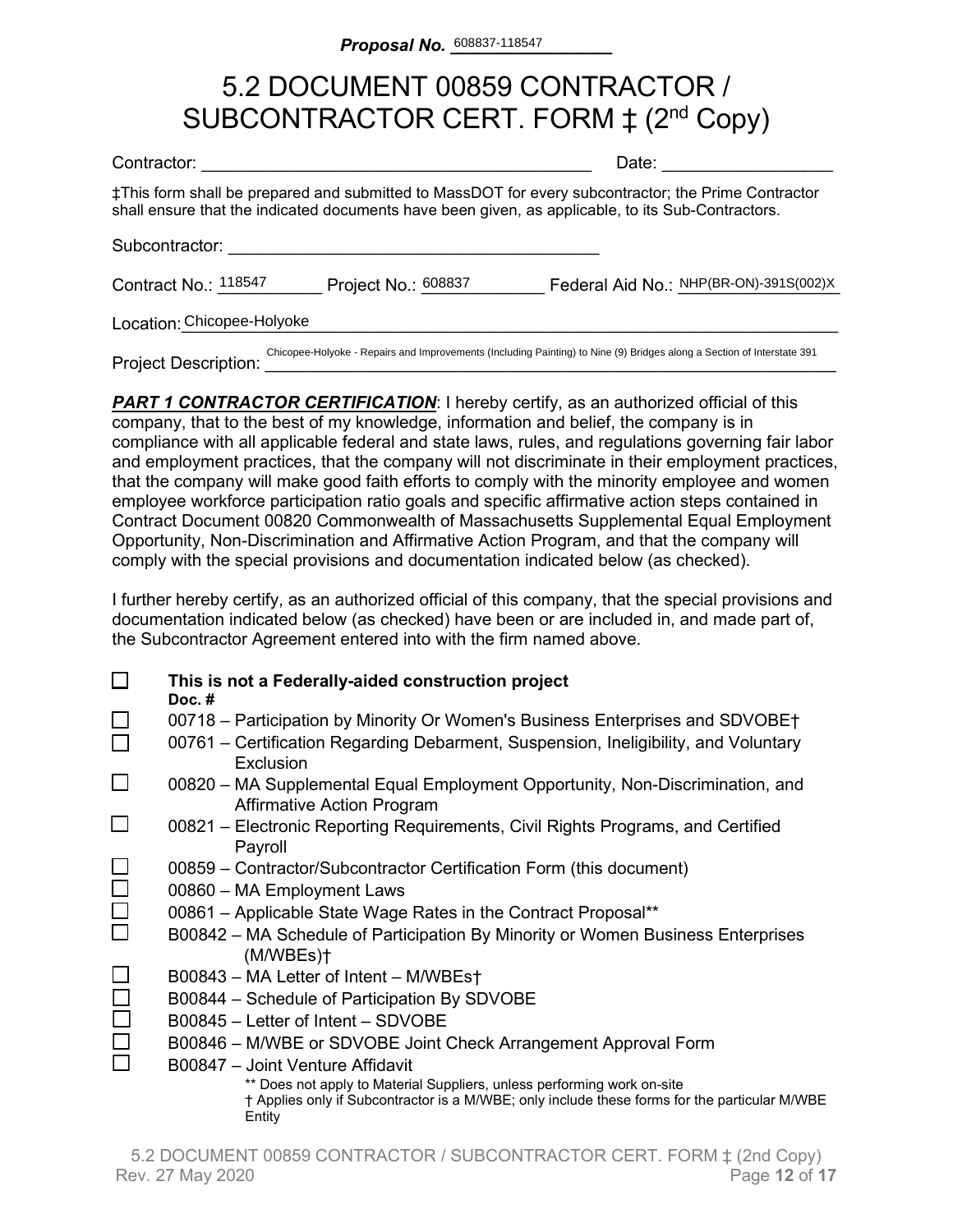|                                                              | This is a Federally-aided construction project (Federal Aid Number is present)<br>Doc.#                                                       |  |  |  |  |  |  |  |  |
|--------------------------------------------------------------|-----------------------------------------------------------------------------------------------------------------------------------------------|--|--|--|--|--|--|--|--|
|                                                              | 00719 - Special Provisions for Participation by Disadvantaged Business Enterprises†                                                           |  |  |  |  |  |  |  |  |
|                                                              | 00760 - Form FHWA 1273 - Required Contract Provisions for Federal-Aid Construction<br>Contracts                                               |  |  |  |  |  |  |  |  |
|                                                              | 00820 – MA Supplemental Equal Employment Opportunity, Non-Discrimination and<br><b>Affirmative Action Program</b>                             |  |  |  |  |  |  |  |  |
|                                                              | 00821 – Electronic Reporting Requirements, Civil Rights Programs and Certified Payroll                                                        |  |  |  |  |  |  |  |  |
|                                                              | 00859 - Contractor/Subcontractor Certification Form (this document)                                                                           |  |  |  |  |  |  |  |  |
|                                                              | 00860 - MA Employment Laws                                                                                                                    |  |  |  |  |  |  |  |  |
|                                                              | 00870 - Standard Federal Equal Employment Opportunity Construction Contract                                                                   |  |  |  |  |  |  |  |  |
|                                                              | Specifications Executive Order 11246, 41 CFR Parts 60-4.2 and 60-4.3                                                                          |  |  |  |  |  |  |  |  |
|                                                              | (Solicitations and Equal Opportunity Clauses)*                                                                                                |  |  |  |  |  |  |  |  |
|                                                              | 00875 - Federal Trainee Special Provisions                                                                                                    |  |  |  |  |  |  |  |  |
|                                                              | B00853 - Schedule of Participation by Disadvantaged Business Enterprise†                                                                      |  |  |  |  |  |  |  |  |
|                                                              | B00854 - Letter of Intent - DBEst                                                                                                             |  |  |  |  |  |  |  |  |
|                                                              | B00855 - DBE Joint Check Arrangement Approval Form                                                                                            |  |  |  |  |  |  |  |  |
|                                                              | B00856 - Joint Venture Affidavit                                                                                                              |  |  |  |  |  |  |  |  |
|                                                              | 00861 / 00880 - Applicable state and federal wage rates from Contract Proposal**                                                              |  |  |  |  |  |  |  |  |
|                                                              | *Applicable only to Contracts or Subcontracts in excess of \$10,000<br>**Does not apply to Material Suppliers, unless performing work on-site |  |  |  |  |  |  |  |  |
|                                                              | † Applies only if Subcontractor is a DBE; only include these forms for the particular DBE Entity                                              |  |  |  |  |  |  |  |  |
| Signed this<br>(Contract Execution Date) Under The Pains And |                                                                                                                                               |  |  |  |  |  |  |  |  |
|                                                              | Penalties Of Perjury.                                                                                                                         |  |  |  |  |  |  |  |  |
|                                                              | (Authorized Signature)                                                                                                                        |  |  |  |  |  |  |  |  |
|                                                              | (Name of Authorized Signatory)                                                                                                                |  |  |  |  |  |  |  |  |
|                                                              | (Title of Authorized Signatory)                                                                                                               |  |  |  |  |  |  |  |  |

**PART 2 SUBCONTRACTOR CERTIFICATION:** I hereby certify, as an authorized official of this company, that the required documents in Part 1 above were physically incorporated in our Agreement/Subcontract with the Contractor and give assurance that this company will fully comply or make every good faith effort to comply with the same. I further certify that:

- 7. This company recognizes that if this is a Federal-Aid Project, then this Contract is covered by the equal employment opportunity laws administered and enforced by the United States Department of Labor ("USDOL"), Office of Federal Contract Compliance Programs ('OFCCP"). By signing below, we acknowledge that this company has certain reporting obligations to the OFCCP, as specified by 41 CFR Part 60-4.2.
- 8. This company further acknowledges that any contractor with fifty (50) or more employees on a Federal-aid Contract with a value of fifty-thousand (\$50,000) dollars or more must annually file an EEO-1 Report (SF 100) to the EEOC, Joint Reporting Committee, on or before September 30th, each year, as specified by 41 CFR Part 60-1.7a.
- 9. For more information regarding the federal reporting requirements, please contact the USDOL, OFCCP Regional Office, at 1-646-264-3170 or EEO-1, Joint Reporting Committee at 1-866-286-6440. You may also find guidance at: <http://www.dol.gov/ofccp/TAguides/consttag.pdf> or [http://www.wdol.gov/dba.aspx#0.](http://www.wdol.gov/dba.aspx#0)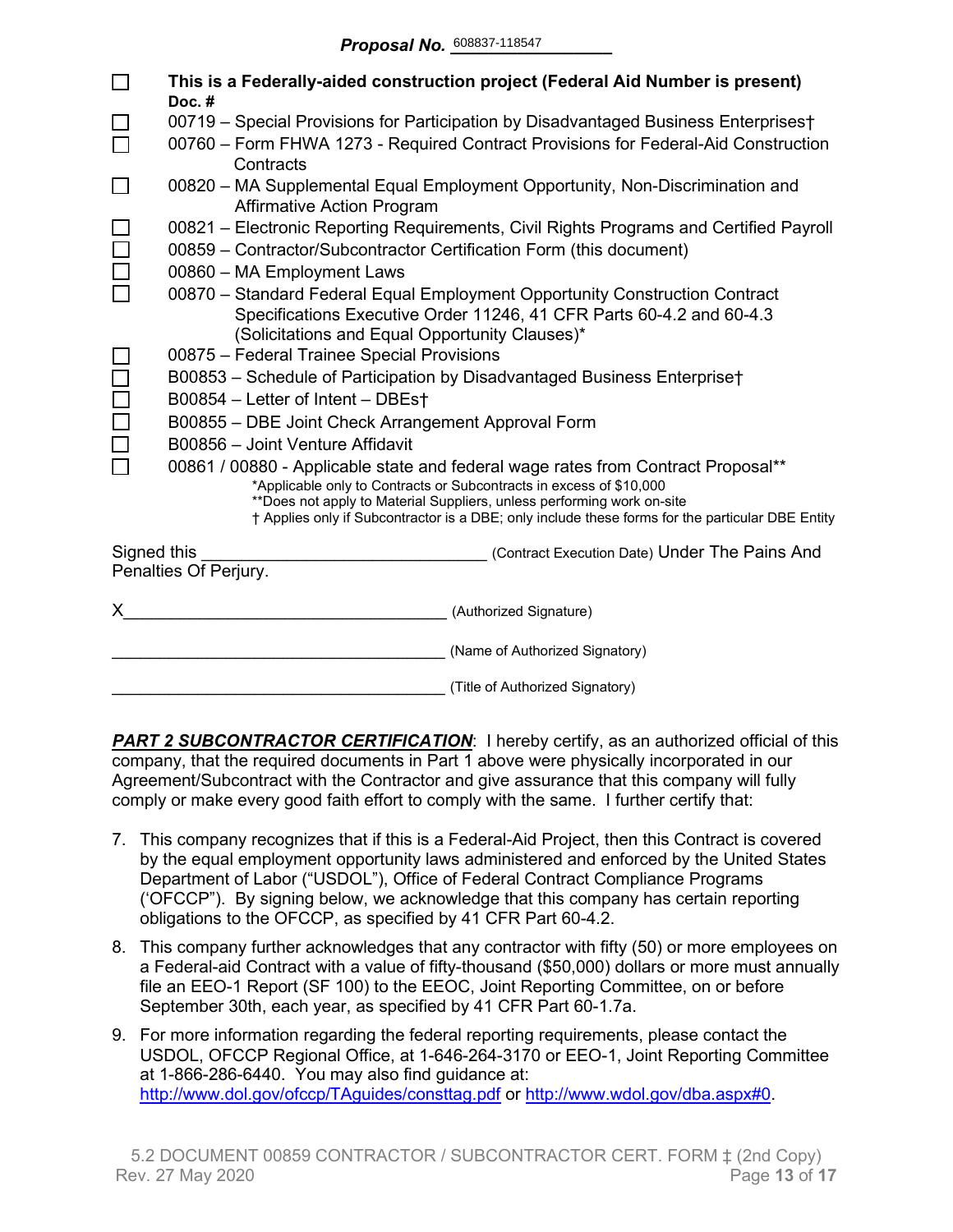- 10. This company  $\Box$  has  $\Box$  has not participated in a previous contract or subcontract subject to the Equal Opportunity clauses set forth in 41 CFR Part 60-4 and Executive Order 11246, and where required, has filed with the Joint Reporting Committee, the Director of the Office of Federal Contract Compliance Programs or the EEO Commission all reports due under the applicable filing requirements.
- 11. This company is in full compliance with applicable Federal and Commonwealth of Massachusetts laws, rules, and regulations and is not currently debarred or disqualified from bidding on or participating in construction contracts in any jurisdiction of the United States. See : [http://www.massdot.state.ma.us/Debarred.aspx.](http://www.massdot.state.ma.us/Debarred.aspx)
- 12. This company is properly registered and in good standing with the Office of the Secretary of the Commonwealth.

| Signed this<br>And Penalties Of Perjury. | (Subcontractor Certification Date) Under The Pains |
|------------------------------------------|----------------------------------------------------|
| Subcontractor:                           | х                                                  |
| Address:                                 | (Authorized Signature)                             |
| Telephone Number:                        |                                                    |
| Federal I.D. Number:                     | (Print Name and Title)                             |
| <b>Estimated Start Date:</b>             |                                                    |
| <b>Estimated Completion Date:</b>        |                                                    |
| <b>Estimated Dollar Amount:</b>          | Date                                               |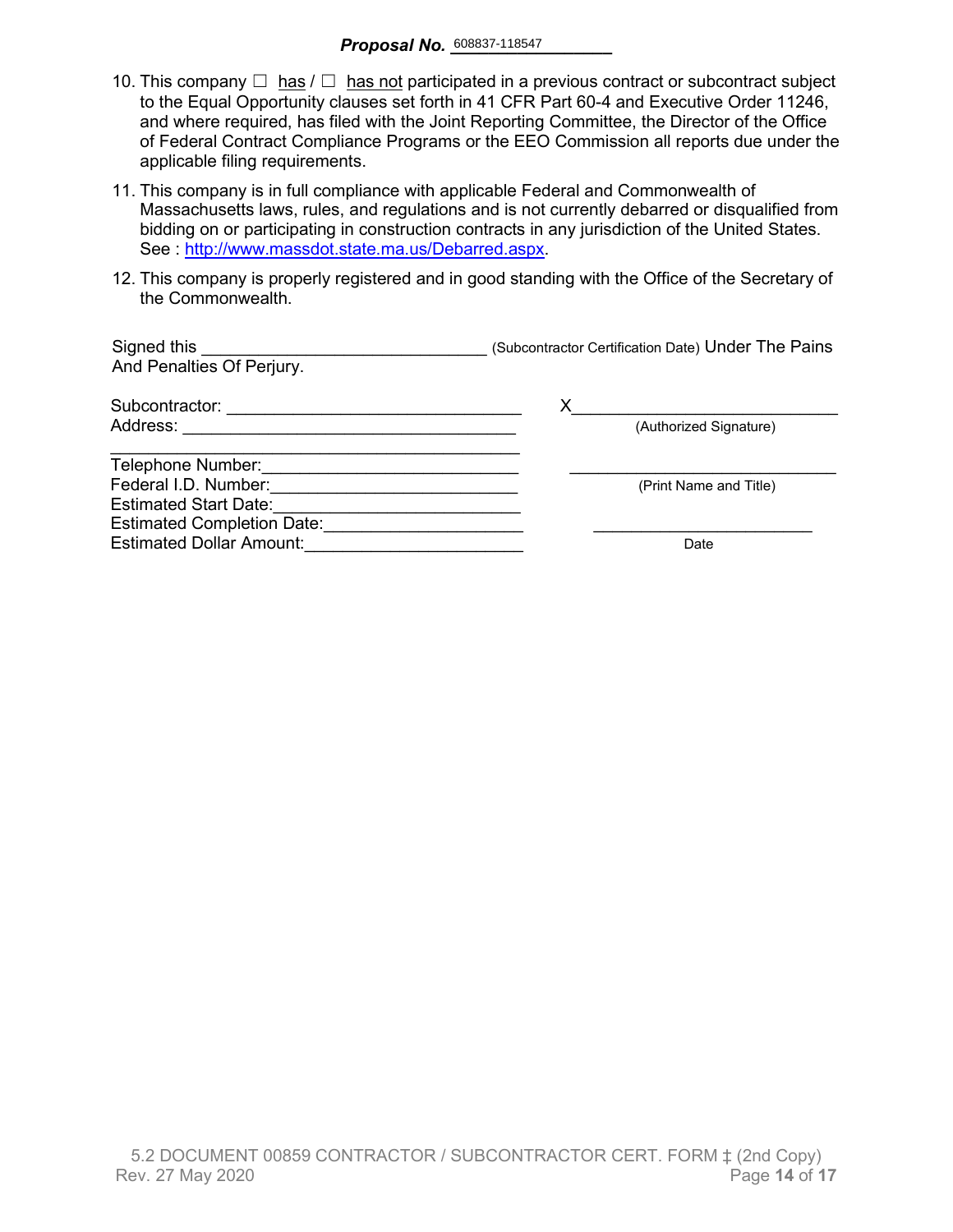# 6. OUT OF STATE CERTIFICATE (SAMPLE)

*\*Must Come from Secretary of State of the Commonwealth of Massachusetts\**

To Whom It May Concern:

I hereby certify that according to the records of this office,

\_\_\_\_\_\_\_\_\_\_\_\_\_\_\_\_\_\_\_\_\_\_\_\_\_\_\_\_\_\_\_\_\_\_\_\_\_\_\_\_\_\_\_\_ (Company Name)

a corporation organized under the laws of \_\_\_\_\_\_\_\_

(State Organized Under)

on **on Example 2** was qualified to do business in this Commonwealth on (Date Qualified to do Business in MA)

(Date of Qualification Inquiry) under the provisions of the General Laws, and I further certify (Date of Qualification Inquiry)

that said corporation is still qualified to do business in this Commonwealth.

I also certify that said corporation is not delinquent in the filing of any annual reports required to date.

In testimony of which, I have hereunto affixed the Great Seal of the Commonwealth on the date first above written.

*X*<br>(Signature of Secretary of State) **Alternative State Seal State Seal Alternative State** 

Certificate Number: \_\_\_\_\_\_\_\_\_\_\_\_\_\_\_\_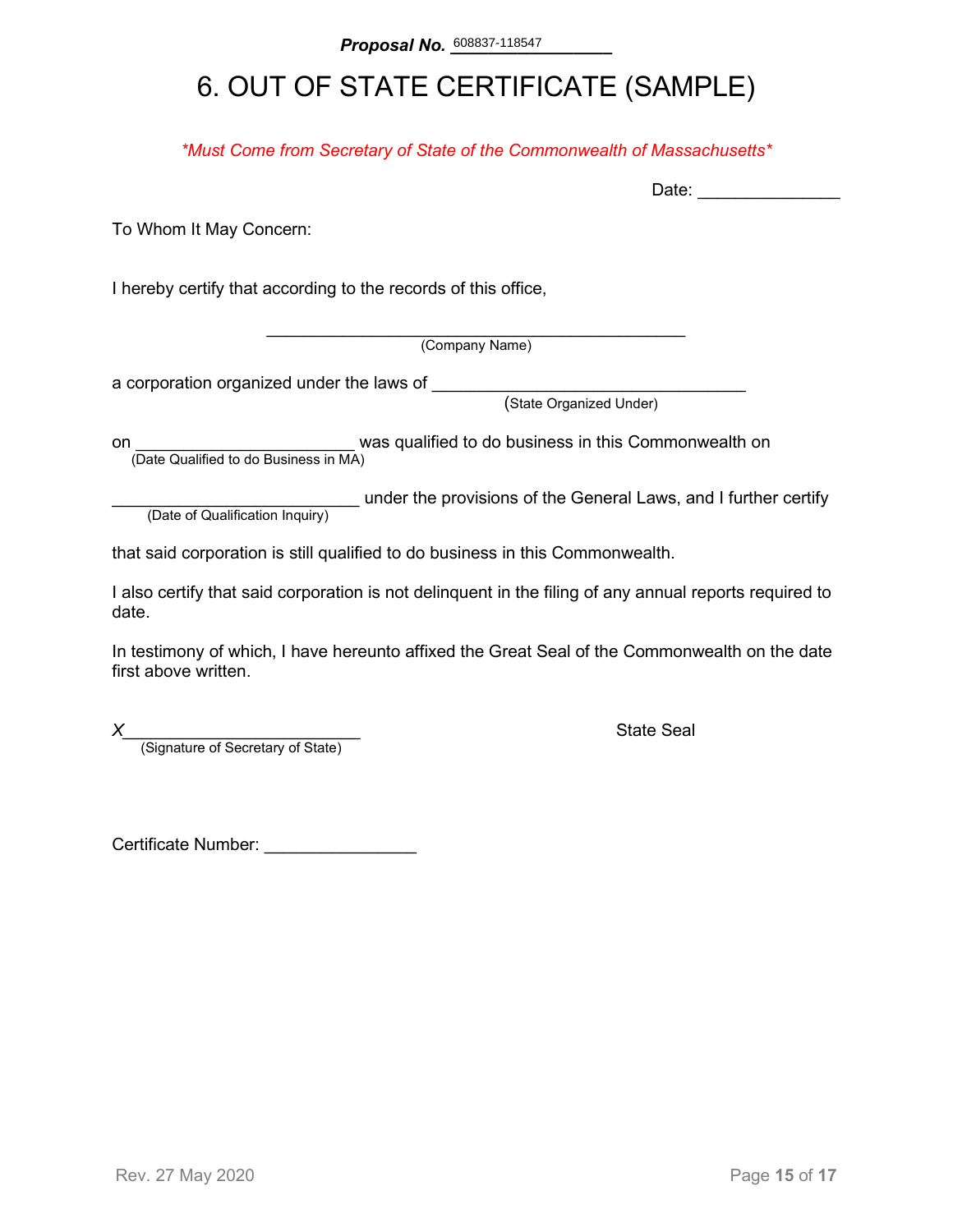## 7. DIESEL CONSTRUCTION EQUIPMENT DATA SHEET

Contractor Name: \_\_\_\_\_\_\_\_\_\_\_\_\_\_\_\_\_\_\_\_\_\_\_\_\_\_\_\_\_\_\_\_\_\_\_\_\_\_\_\_\_\_\_\_\_\_\_\_\_ Contract No: \_\_\_\_\_\_\_\_\_\_\_\_\_\_\_\_\_\_\_\_\_\_\_\_\_\_\_

Contract No: 118547

Project Name: <u>along a Section of Interstate 391</u> entitled and the section of Interstate 391 entitled and the section of Interstate 391 entitled and the section of Interstate 391 entitled and the section of Interstate 391 Chicopee-Holyoke - Repairs and Improvements (Including Painting) to Nine (9) Bridges

Location: Chicopee-Holyoke

| Equipment<br><b>Type</b> | Own<br>Rent | Equipment<br><b>Make</b> | Equipment<br>Model &<br>Year | <b>Fuel Type</b> | <b>Equipment</b><br><b>VIN</b> | Equipment<br><b>HP Rating</b> | ECD Type<br>DOC/DPF | <b>ECD</b><br>Manufact. | <b>ECD</b><br><b>Make</b> | <b>ECD</b><br><b>Model</b> | <b>ECD</b><br>Cert. | <b>ECD Install</b><br><b>Date</b> |
|--------------------------|-------------|--------------------------|------------------------------|------------------|--------------------------------|-------------------------------|---------------------|-------------------------|---------------------------|----------------------------|---------------------|-----------------------------------|
|                          |             |                          |                              |                  |                                |                               |                     |                         |                           |                            |                     |                                   |
|                          |             |                          |                              |                  |                                |                               |                     |                         |                           |                            |                     |                                   |
|                          |             |                          |                              |                  |                                |                               |                     |                         |                           |                            |                     |                                   |
|                          |             |                          |                              |                  |                                |                               |                     |                         |                           |                            |                     |                                   |
|                          |             |                          |                              |                  |                                |                               |                     |                         |                           |                            |                     |                                   |
|                          |             |                          |                              |                  |                                |                               |                     |                         |                           |                            |                     |                                   |
|                          |             |                          |                              |                  |                                |                               |                     |                         |                           |                            |                     |                                   |
|                          |             |                          |                              |                  |                                |                               |                     |                         |                           |                            |                     |                                   |